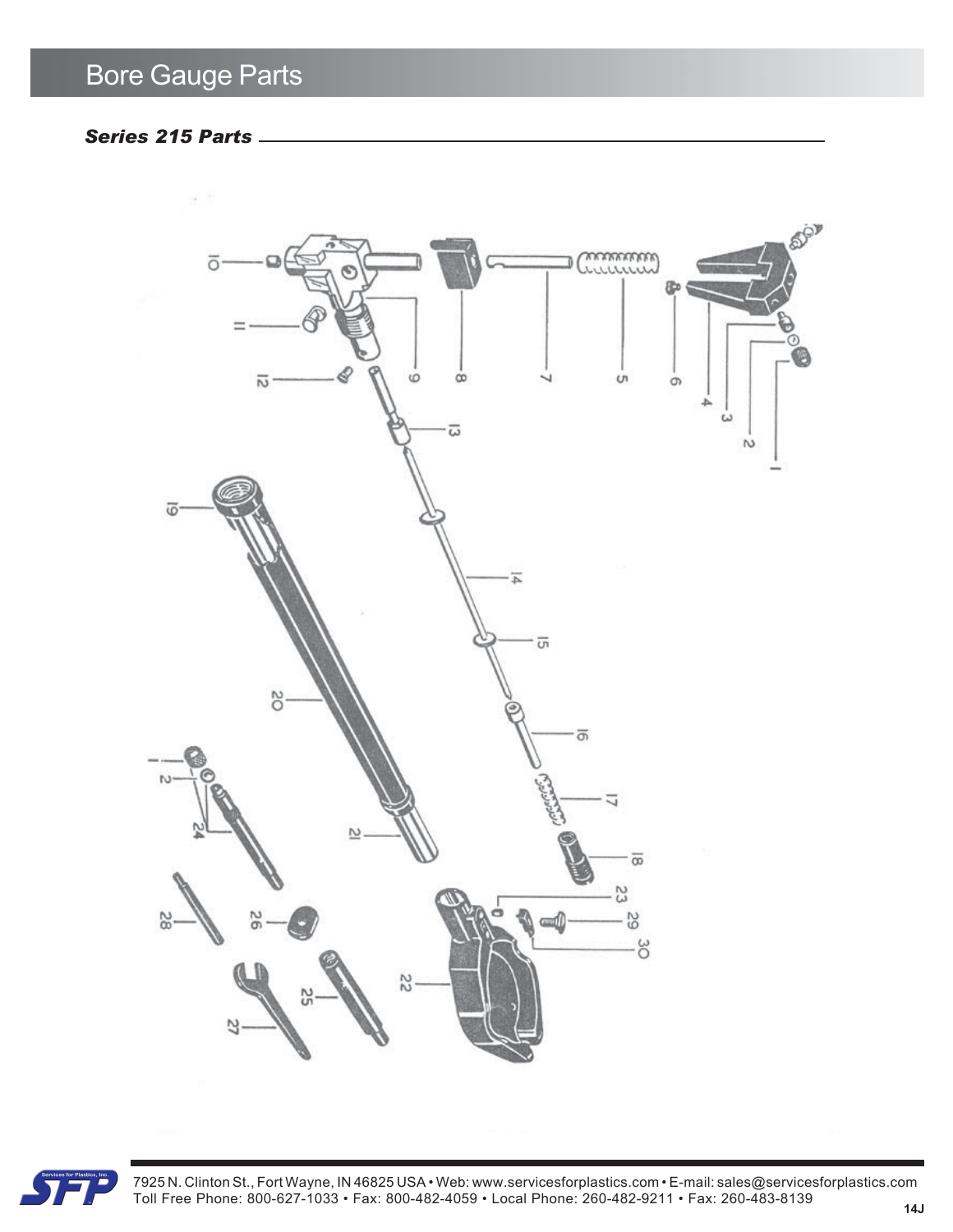## Series 215 Bore Gauge Parts

| <b>DRAWING</b><br><b>REFERENCE</b><br>NO. | <b>PART</b><br>NO. | <b>DESCRIPTION</b>            | <b>PRICE</b>     |
|-------------------------------------------|--------------------|-------------------------------|------------------|
| 1                                         | C215/25            | <b>Ball Anvil Nut</b>         |                  |
| $\mathfrak{p}$                            | C215/26            | Steel Ball (3/16" Diameter)   |                  |
| 2a                                        | C215/26TC          | Carbide Ball (3/16" Diameter) | Call for Pricing |
| 3                                         | C215/24            | <b>Ball Anvil Seating</b>     |                  |
| 4                                         | C215/3             | Shoe                          |                  |
| 4a                                        | C215/3M            | Shoe (Metric)                 |                  |
| 5                                         | C215/4             | Shoe Spring                   |                  |
| 6                                         | RD10/654           | Shoe Stop Screw               |                  |
| $\overline{7}$                            | C215/5             | <b>Contact Plunger</b>        |                  |
| 8                                         | C215/31            | <b>Bell Crank Cover</b>       |                  |
| 9                                         | C215/2             | <b>Bottom Section</b>         |                  |
| 10                                        | C215/27            | Plug                          |                  |
| 11                                        | C210/7             | <b>Bell Crank</b>             |                  |
| 12                                        | C210/48            | Lower Plunger Retaining Screw |                  |
| 13                                        | C210/8             | Lower Plunger                 |                  |
| 13a                                       | C210/8M            | Lower Plunger (Metric)        |                  |
| 16                                        | C210/10            | <b>Upper Plunger</b>          | 800-627-1033     |
| 17                                        | C210/11            | Return Plunger Spring         |                  |
| 18                                        | C210/9             | <b>Upper Plunger Guide</b>    |                  |

| <b>DRAWING</b><br><b>REFERENCE</b><br>NO. | <b>PART</b><br>NO. | <b>DESCRIPTION</b>               | <b>PRICE</b>     |
|-------------------------------------------|--------------------|----------------------------------|------------------|
| 22                                        | C215/1             | Shroud (4 - Hole)                |                  |
| 22a                                       | C215-1/BM          | Shroud (3 - Hole)                |                  |
| 23                                        | C210/49            | <b>Shroud Retaining Screw</b>    | Call for Pricing |
| 24                                        | C215/14            | Extension Rod $(2"$ to $2-1/4")$ |                  |
|                                           | C215/14M           | Extension Rod (51mm to 57mm)     |                  |
| 24a                                       | C215/15            | Extension Rod (2-1/4" to 2-1/2") |                  |
|                                           | C215/15M           | Extension Rod (57mm to 63mm)     |                  |
| 24 <sub>b</sub>                           | C215/16            | Extension Rod (2-1/2" to 2-3/4") |                  |
|                                           | C215/16M           | Extension Rod (63mm to 69mm)     |                  |
| 24c                                       | C215/17            | Extension Rod $(2-3/4"$ to $3")$ |                  |
|                                           | C215/17M           | Extension Rod (69mm to 76mm)     |                  |
| 24d                                       | C215/18            | Extension Rod (3" to 3-1/4")     |                  |
|                                           | C215/18M           | Extension Rod (76mm to 82mm)     |                  |
| 24e                                       | C215/19            | Extension Rod (3-1/4" to 3-1/2") |                  |
|                                           | C215/19M           | Extension Rod (82mm to 89mm)     |                  |
| 24f                                       | C215/20            | Extension Rod (3-1/2" to 3-3/4") |                  |
|                                           | C215/20M           | Extension Rod (89mm to 95mm)     |                  |
| 24 <sub>g</sub>                           | C215/21            | Extension Rod $(3-3/4"$ to $4")$ |                  |
|                                           | C215/21M           | Extension Rod (95mm to 102mm)    |                  |
| $*$ 24i                                   | PSE21510EXT SET    | <b>Extension Set</b>             |                  |
| 25                                        | C215/12            | Sleeve Cap Adaptor               |                  |
| 25a                                       | C215/12M           | Sleeve Cap Adaptor (Metric)      |                  |
| 26                                        | C215/13            | <b>Extension Rod Locknut</b>     | 300-627-1033     |
| 27                                        | C215/22            | Spanner                          |                  |
| 28                                        | C215/23            | Tommy Bar                        |                  |
| 29                                        | RD10/93            | <b>Bezel Clamp</b>               |                  |
| 30                                        | RD10/94            | <b>Bezel Clamp Screw</b>         |                  |

\* Extension Set includes extensions from 2" - 2-1/4" through 3-3/4" - 4", adapter, extenion rod locknut, tommy bar, and spanner (wrench) (Metric Extension Set also available)



7925 N. Clinton St., Fort Wayne, IN 46825 USA • Web: www.servicesforplastics.com • E-mail: sales@servicesforplastics.com Toll Free Phone: 800-627-1033 • Fax: 800-482-4059 • Local Phone: 260-482-9211 • Fax: 260-483-8139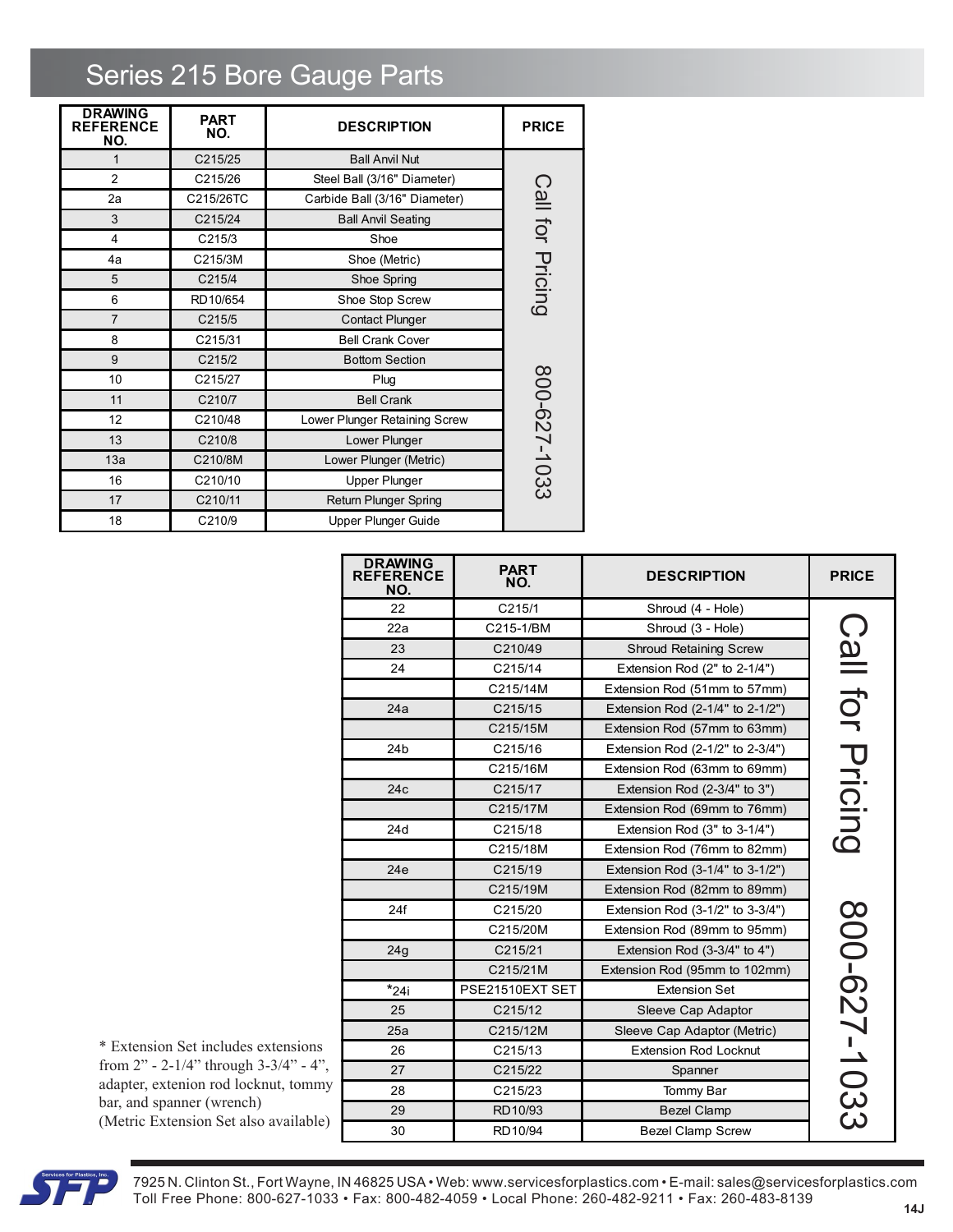## *Series 210 Parts*